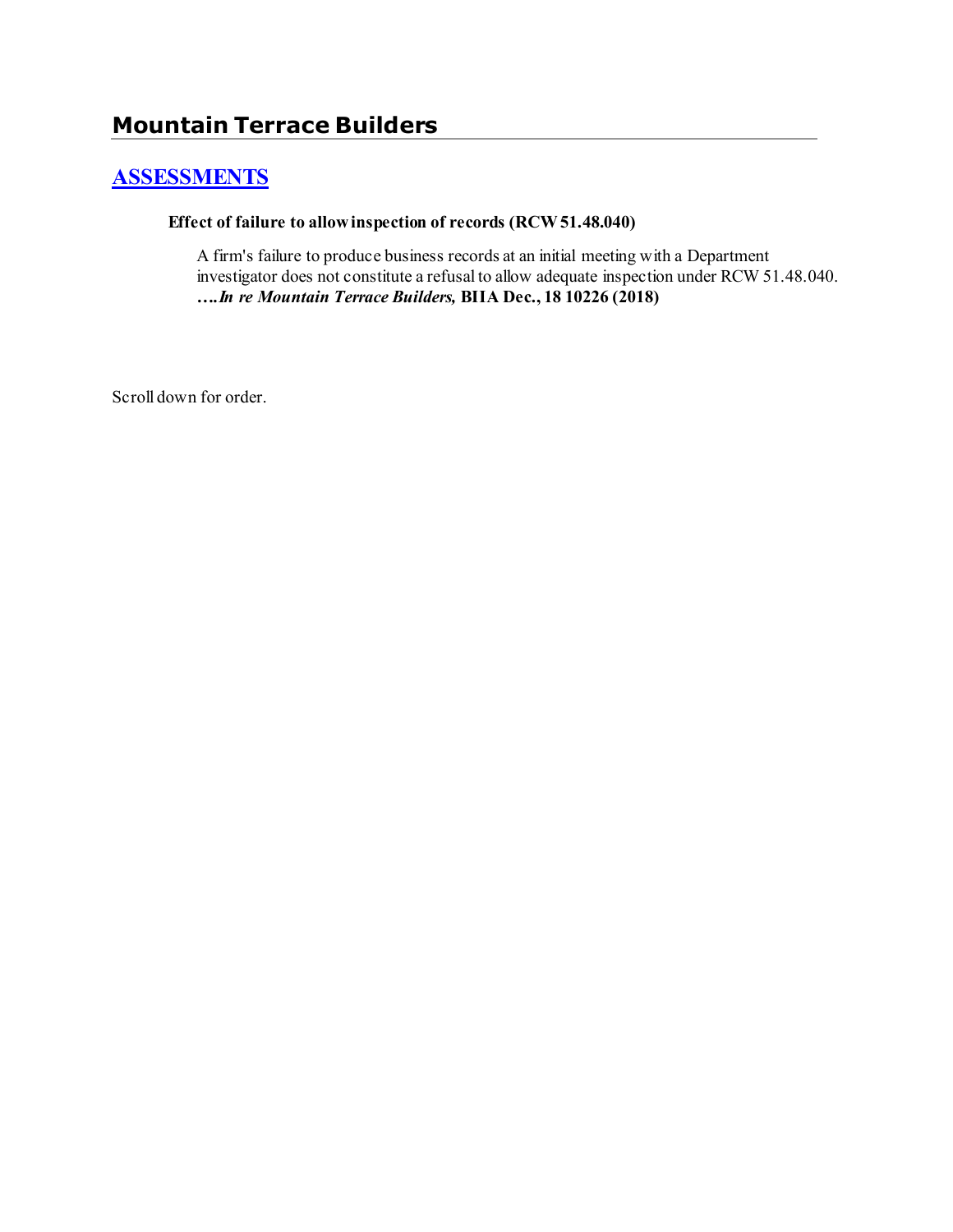#### **BEFORE THE BOARD OF INDUSTRIAL INSURANCE APPEALS STATE OF WASHINGTON**

**) )**

**)**

**) ) )**

**IN RE: MOUNTAIN TERRACE BUILDERS INC.**

#### **DOCKET NO. 18 10226**

#### **ORDER VACATING PROPOSED DECISION AND ORDER AND REMANDING FOR FURTHER PROCEEDINGS**

#### **FIRM NO. 225,355-01**

The Department issued a Notice of Assessment and argues that the firm is barred from questioning the correctness of the assessment due to its failure to make its records available for inspection. Our industrial appeals judge agreed with the Department and dismissed this appeal on the grounds that the firm failed to present its records for inspection, in violation of RCW 51.48.040. We vacate the Proposed Decision and Order and remand the appeal for further proceedings because RCW 51.48.040 contains no time limit within which a firm must comply, and the firm's one-time failure to produce records at an initial meeting does not constitute a "refus[al] to allow adequate inspection" by the Department under RCW 51.48.040. The Proposed Decision and Order of July 16, 2018, is vacated, and this appeal is **REMANDED FOR FURTHER PROCEEDINGS**.

# **DISCUSSION**

In August 2017, the Department initiated an audit of Mountain Terrace Builders, LLC (the "Firm") with respect to the third quarter of 2016 through the second quarter of 2017. The Department's auditor, Tyler Manser, sent the Firm an initial contact letter that contained a questionnaire and requested the Firm to produce numerous records at their first meeting, which was held on October 3, 2017. Mike Kempinski, the Firm's owner, and Jenny Perez, the Firm's bookkeeper, met with Mr. Manser at the Department's offices at this initial meeting. The Firm did not bring any of the requested records. Mr. Kempinski acknowledged his failure to produce records at this meeting, explaining that he first he wanted to find out what triggered the audit before opening up the Firm's books to the Department.

There is some dispute as to what transpired next. Mr. Manser claims that Mr. Kempinski flatly refused to provide any records or to cooperate with the audit going forward. Mr. Kempinski claims that after he explained why he didn't bring the records, Mr. Manser asked him and Ms. Perez to leave and told them that he would be sending them a "big fine."<sup>1</sup> There was no further contact between the parties for two weeks.

47

l

1

<sup>1</sup> 6/5/18 Tr. at 47-48.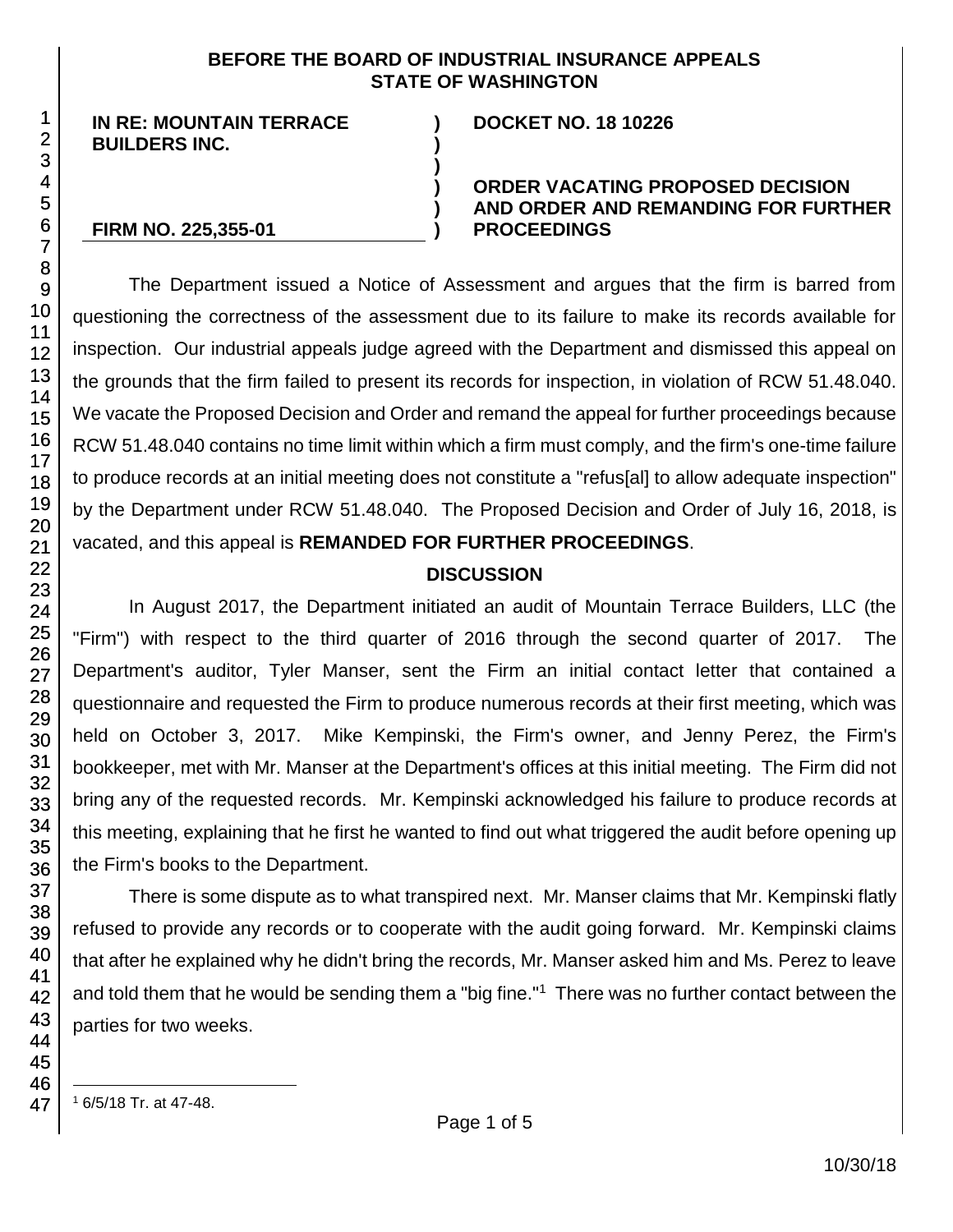On October 17, 2017, the Department sent the Firm a subpoena, commanding Mr. Kempinski to appear at the Department's Tumwater office on November 6, 2017, at 2 p.m., and directing him to produce numerous records with respect to the Audit Period. The subpoena stated that if the requested documents were received before the stated deadline, Mr. Kempiski's attendance would be waived. The Department sent the subpoena by certified mail, but does not have any proof of when the Firm received it. Both Mr. Kempinski and Ms. Perez testified that they did not become aware of the subpoena until the morning of November 6, 2017. Ms. Perez emailed Mr. Manser that morning, stating that she was gathering the requested documents and would email them to Mr. Manser before 2 p.m. deadline. She also asked Mr. Manser to come to the Firm's office to inspect the records that Ms. Perez was unable to email to him that day. Mr. Manser responded that the subpoena was the "final deadline to conduct the audit."  $2\text{ Next}$ , Mr. Kempinski called Mr. Manser shortly before 2 p.m., asking if Ms. Perez could email Mr. Manser the documents in lieu of appearing in person, or to reschedule his appearance to another day. Mr. Manser declined this request. Ms. Perez testified that had Mr. Manser provided another opportunity or deadline (other than the subpoena) to supply records, she would have done so.

On November 21, 2017, the Department issued a Notice and Order of Assessment against the Firm in the amount of \$227,407.67 with respect to the audit period that is the subject of this appeal.

RCW 51.48.040 provides:

- (1) The books, records and payrolls of the employer pertinent to the administration of this title **shall always be open to inspection by the department or its traveling auditor**, agent or assistant, for the purpose of ascertaining the correctness of the payroll, the persons employed, and such other information as may be necessary for the department and its management under this title.
- (2) Refusal on the part of the employer to submit his or her books, records and payrolls for such inspection to the department, or any assistant presenting written authority from the director, shall subject the offending employer to a penalty determined by the director but not to exceed two hundred fifty dollars for each offense and the individual who personally gives such refusal is guilty of a misdemeanor.
- (3) Any employer who **fails to allow adequate inspection** in accordance with the requirements of this section is subject to having its certificate of coverage revoked by order of the department and **is forever barred from questioning in any proceeding in front of the board of industrial insurance appeals** or any court,

l <sup>2</sup> Exhibit 1.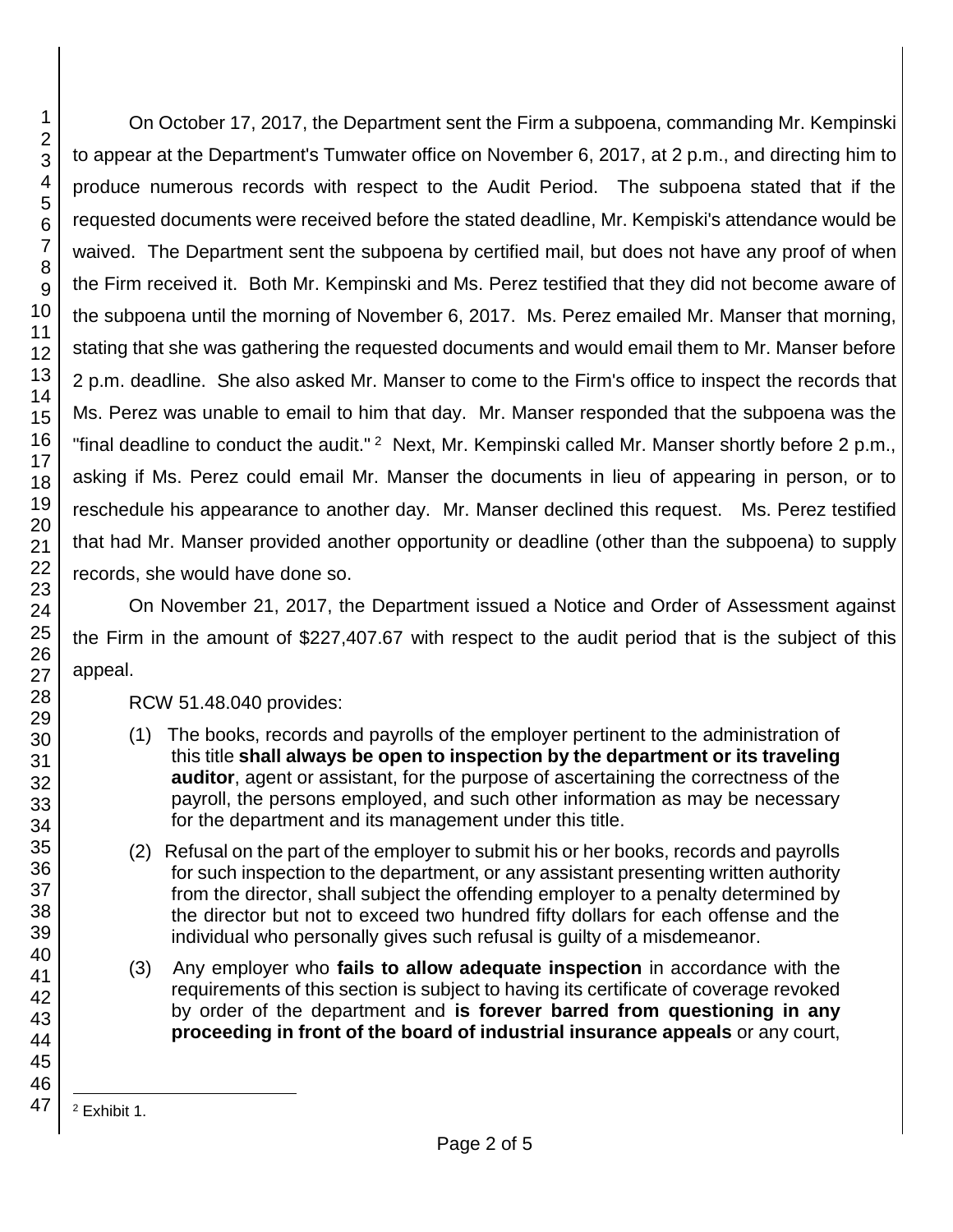**the correctness of any assessment** by the department based on any period for which such records have not been produced for inspection.<sup>3</sup>

Penal provisions such as RCW 51.48.040 are strictly construed.<sup>4</sup> Our industrial appeals judge observed that the statute requires a firm to "**always**" make its records available on request and found that because the Firm didn't bring records to the first meeting on October 3, 2017, and failed to appear as commanded by the subpoena on November 6, 2017, the Firm was in violation of RCW 51.48.040.

In re Westcoast Reforestation Co.<sup>5</sup> is a Board case involving a firm that failed to provide records to the Department within 30 days of the auditor's request. The Department then issued a Notice and Order of Assessment, which the firm protested for reconsideration. The Department held the assessment in abeyance to reconsider the matter. During the reconsideration period, the firm provided the Department all of the requested records. The Department argued that the firm was forever barred from challenging the assessment under RCW 51.48.040 because the firm did not provide records during the audit itself. We held that the firm materially complied with the statute and stated:

> While the employer's compliance with the auditor's request for inspection was delayed and far from exemplary, nonetheless, it did comply. The statute does not contain any time limit for compliance that was violated by the employer.<sup>6</sup>

Thus, we concluded that a firm's previous failure to provide records does not preclude it from providing records at a later date and does not, in and of itself, constitute a violation of RCW 51.48.040.

After the initial October 3, 2017 meeting, the Department did not provide the Firm with another reasonable opportunity to provide records. WAC 296-17-35201 is the Department's rule implementing the record-keeping requirement of RCW 51.48.030, and provides that "[f]ailure to produce the requested records **within thirty days** of the request, or within an agreed upon time period[,] shall constitute prima facie evidence of noncompliance with this rule and shall invoke the statutory bar to challenge found in RCW 51.48.030 and/or 51.48.040."<sup>7</sup> The Department issued its subpoena on October 17, 2017, with a deadline of November 6, 2017, which gave the Firm less than three weeks to comply. This was not a reasonable period of time, especially in light of the Department's own rule, which provides 30 days.

l Emphasis added.

Dckt. No. 96 3698 (November 1, 1999).

Emphasis added.

*Lubich v. Pacific Highway Transport*, 32 Wn.2d 457, 470 (1949).

 *Westcoast* at 4.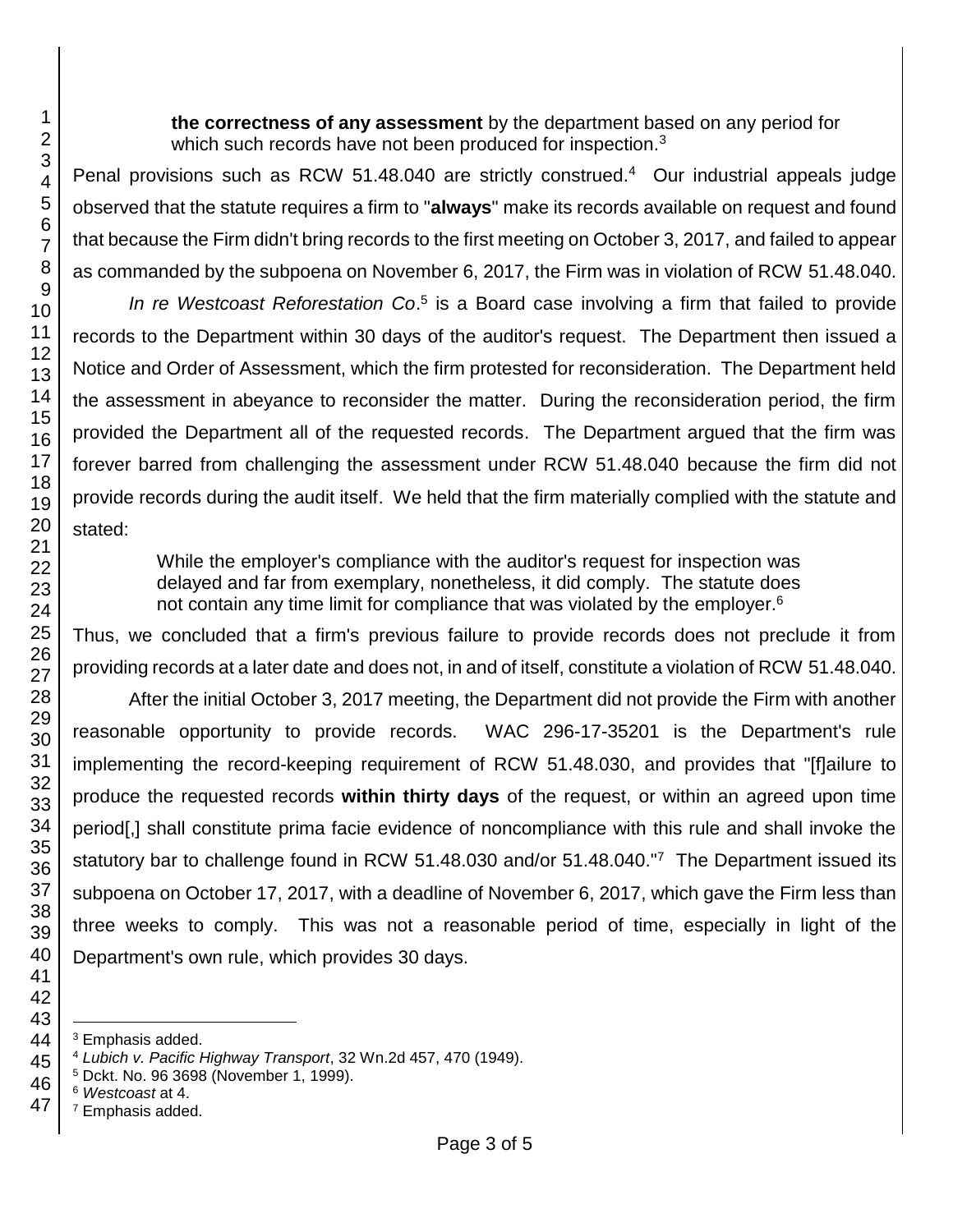In addition, we find credible the testimonies of Mr. Kempinski and Ms. Perez that they did not receive the subpoena until the morning of November 6, 2017. While it is true that the Firm did not bring records to the first meeting, as instructed in the initial contact letter, this one-time failure should not constitute a "fail[ure] to allow adequate inspection" under RCW 51.48.040(3). The Firm should be afforded another **reasonable** opportunity to provide records. The subpoena was not a reasonable opportunity. Given that there is no time limit within which to comply with RCW 51.48.040, and the unreasonable deadline in the Department's subpoena, this appeal is remanded for further proceedings so that the Firm can provide records to the Department.

# **ORDER**

The July 16, 2018 Proposed Decision and Order is vacated and this appeal is remanded to the hearings process, as provided by WAC 263-12-145(5), for further proceedings as indicated by this order. Unless the matter is settled or dismissed, the industrial appeals judge will issue a new Proposed Decision and Order. The new order will contain findings and conclusions as to each contested issue of fact and law. Any party aggrieved by the new Proposed Decision and Order may petition the Board for review, as provided by RCW 51.52.104. This order vacating is not a final Decision and Order of the Board within the meaning of RCW 51.52.110.

Dated: October 30, 2018.

BOARD OF INDUSTRIAL INSURANCE APPEALS<br>
UNDA L. WILLIAMS, Chairperson FRANK E. FENNERTY, JR., Member<br>FRANK E. FENNERTY, JR., Member<br>JACK S. ENG, Member S. ENG, Member